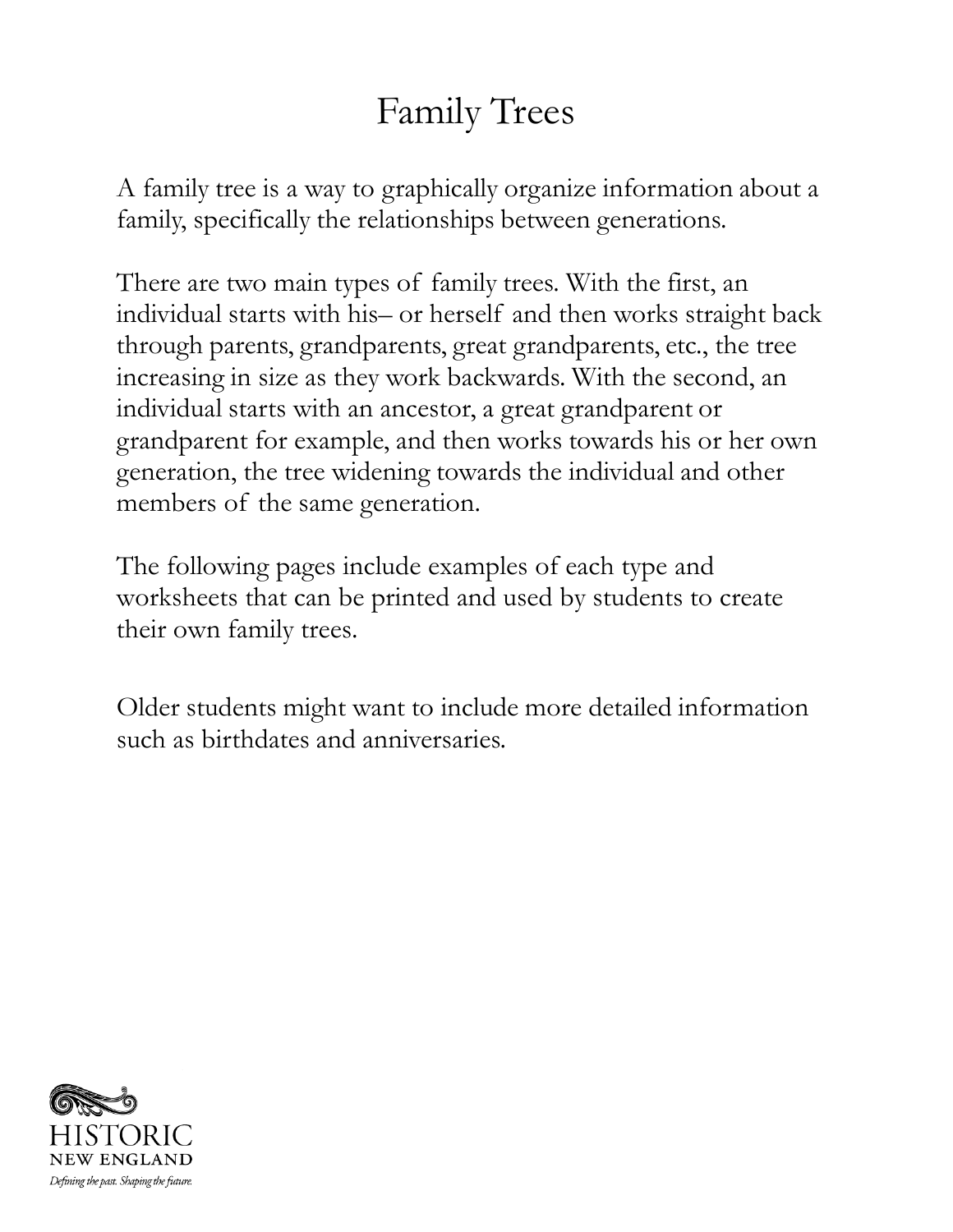### Examples of Family Trees

Type 1 - This example starts with the individual and then works back through the generations from there.

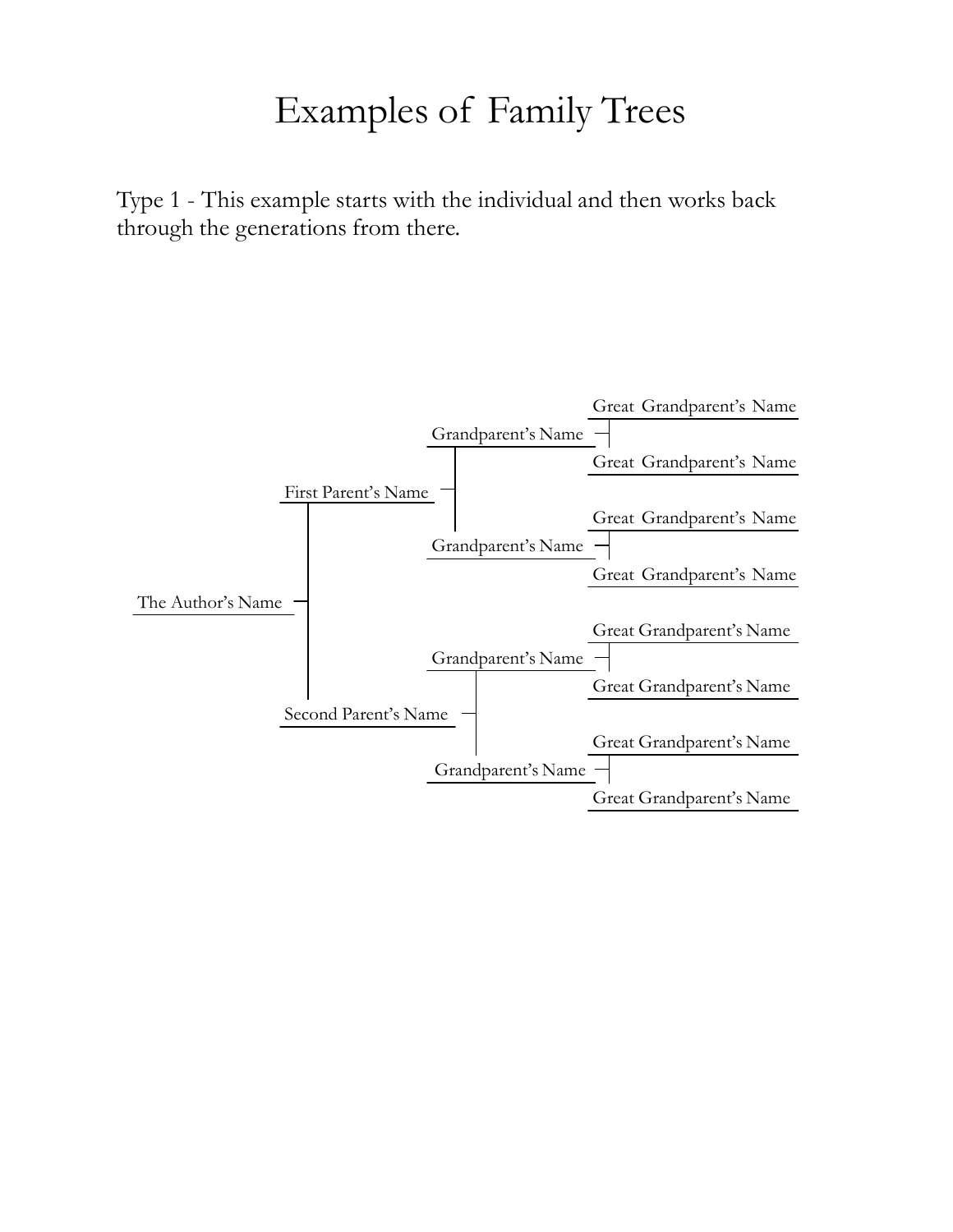### Examples of Family Trees

Type 2 - This example starts with two of the individual's grandparents and then works down through the generations from there.

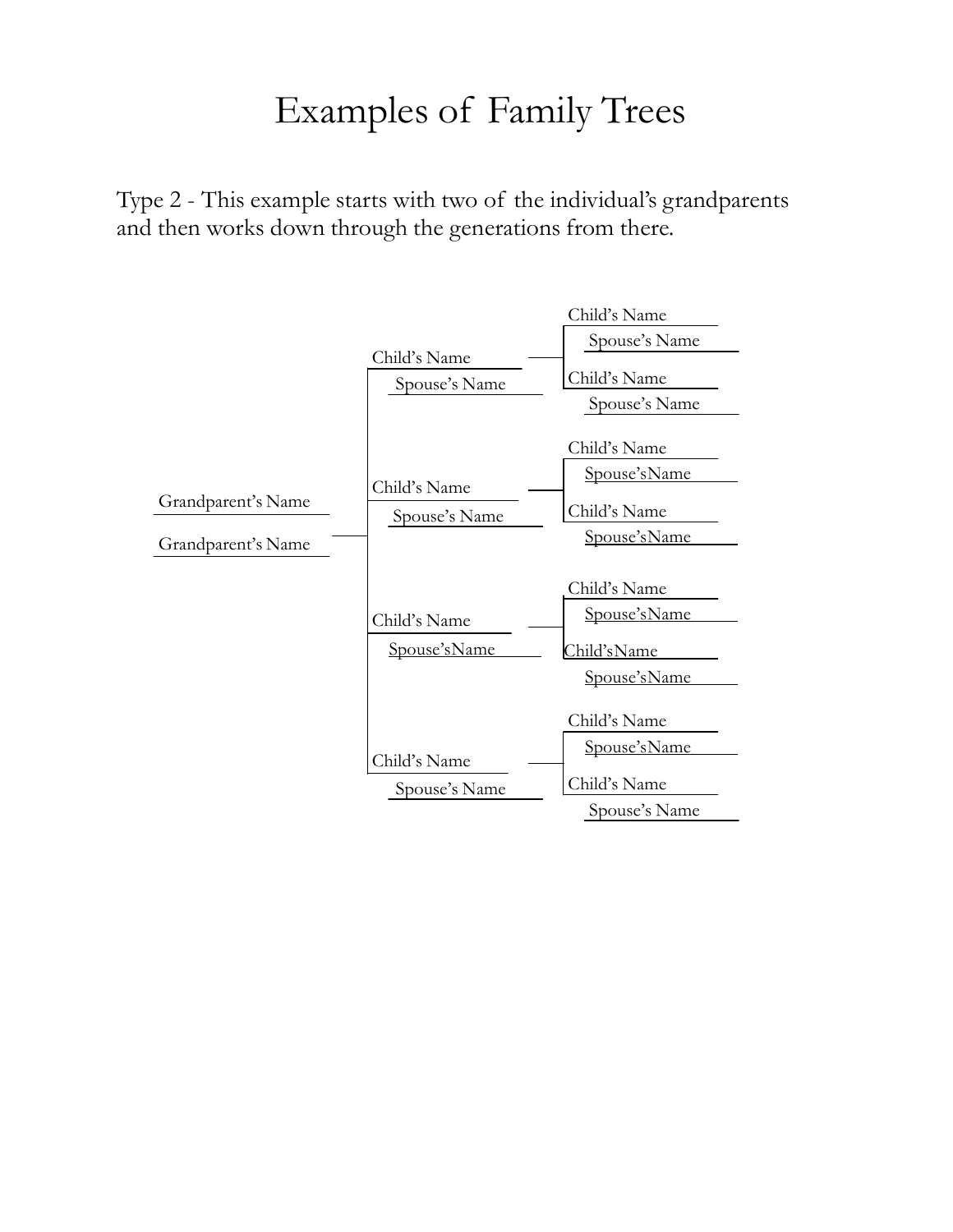# Family Tree

Write your name on the line on the left. Write your parents' names on the next two lines to the right. Write their parents' names (your grandparents) on the next lines to the right. Your great grandparents go on the lines on the far right.